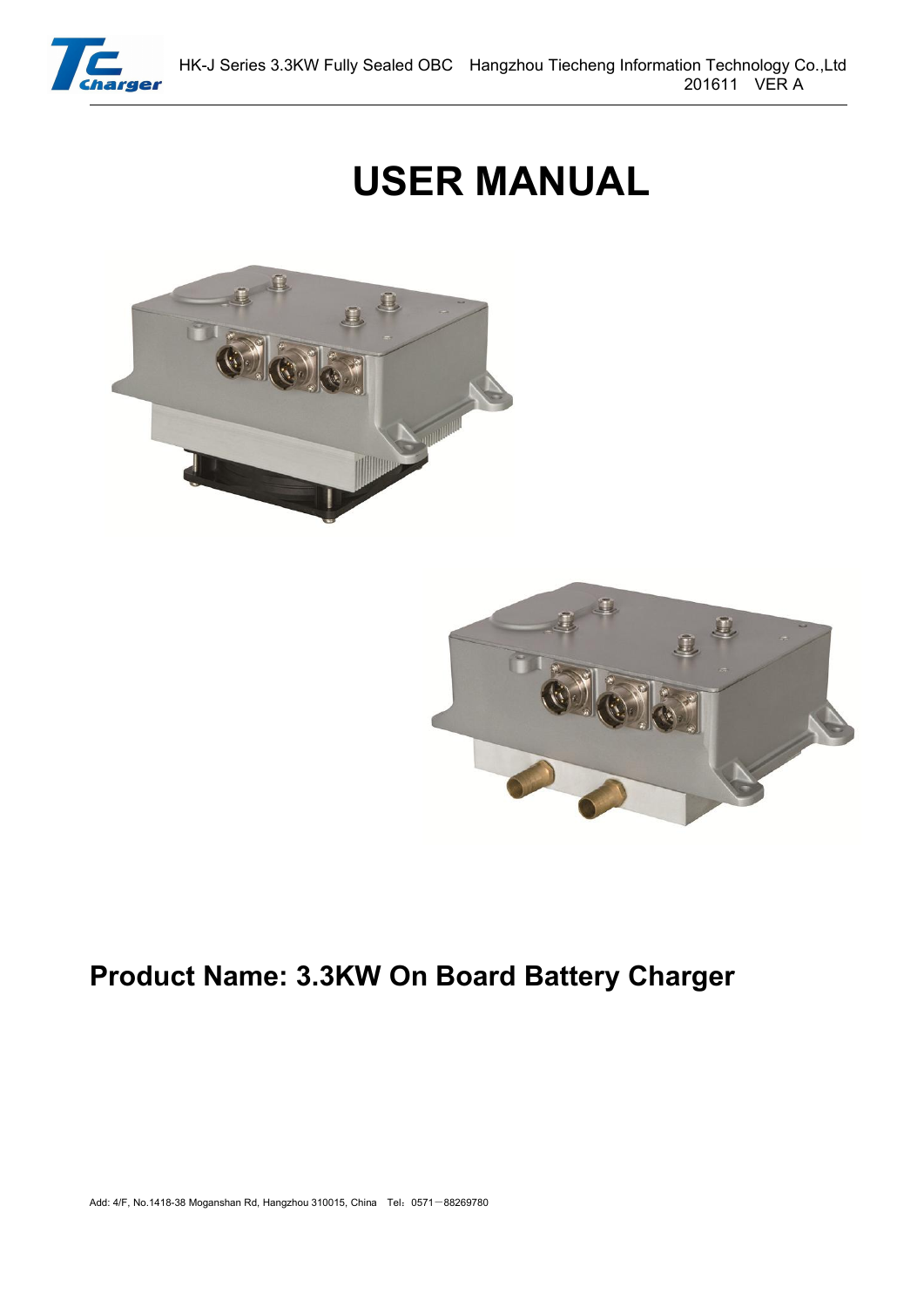

#### **1. Overview**

HK-J series 3.3KW charger was specially designed, by Hangzhou Tiecheng Info&Tech Co., Ltd for supplying the electricity for electric vehicle's power battery, on the basis of the national standards for the charger. This product has the advantages of not only only high efficiency, small size, high stability, long lifespan, but also high protection grade, and high reliability and complete protection function, etc. It's definitely an ideal charging power supply for f electric vehicles.

This charger has built-in heat-sensing device and can automatic recover through the thermal protection. Fully sealed potting process and up to IP67 protection level ensures no causing trouble in any complex environment.

Main Feature: Fully Sealed, Enforce air Cooling/Liquid Cooling (Module Optional)

Reliable working under -35℃- +85℃ Internal temperature sensor Shut off inside temperature over 90°C IP67 Protection Level Working well in immersion shortly

#### **2.Essential Parameter**

| Hardware |         | DC output Voltage | Max Output | Lead Acid Battery    | Lithium Battery      |  |
|----------|---------|-------------------|------------|----------------------|----------------------|--|
|          |         | Range             | Current    | <b>Charger Model</b> | <b>Charger Model</b> |  |
|          | 48V40A  | 18-68VDC          | 40A        | HK-J-48-40           | HK-J-H66-40          |  |
|          | 72V40A  | 25-99VDC          | 40A        | HK-J-72-40           | HK-J-H99-40          |  |
|          | 96V32A  | 34-132VDC         | 32A        | HK-J-96-32           | HK-J-H132-32         |  |
|          | 144V23A | 50-198VDC         | 23A        | HK-J-144-23          | HK-J-H198-23         |  |
|          | 312V10A | 110-440VDC        | 10A        | HK-J-312-10          | HK-J-H440-10         |  |
|          | 540V06A | 170-650VDC        | 6A         | HK-J-540-06          | HK-J-H650-06         |  |

#### **3.Features**

| <b>Items</b> |                            | Data                         |  |
|--------------|----------------------------|------------------------------|--|
|              | AC Input Range             | AC 90~265V                   |  |
|              | Frequency                  | 45-65Hz                      |  |
|              | Input Current              | ≤16A                         |  |
| Input        | Power Factor               | $≥0.99$ Half loading         |  |
|              | Efficiency                 | ≥93% Full loading            |  |
|              | <b>Standby Consumption</b> | $≤10W$                       |  |
|              | Output Mode                | CV/CC                        |  |
| Main         | Output Voltage             | 3300W @ 220VAC; 1600W@110VAC |  |
| Output       | CV Accuracy                | ±1%                          |  |
|              | <b>CC Accuracy</b>         | ±2%                          |  |

Add: 4/F, No.1418-38 Moganshan Rd, Hangzhou 310015, China Tel: 0571-88269780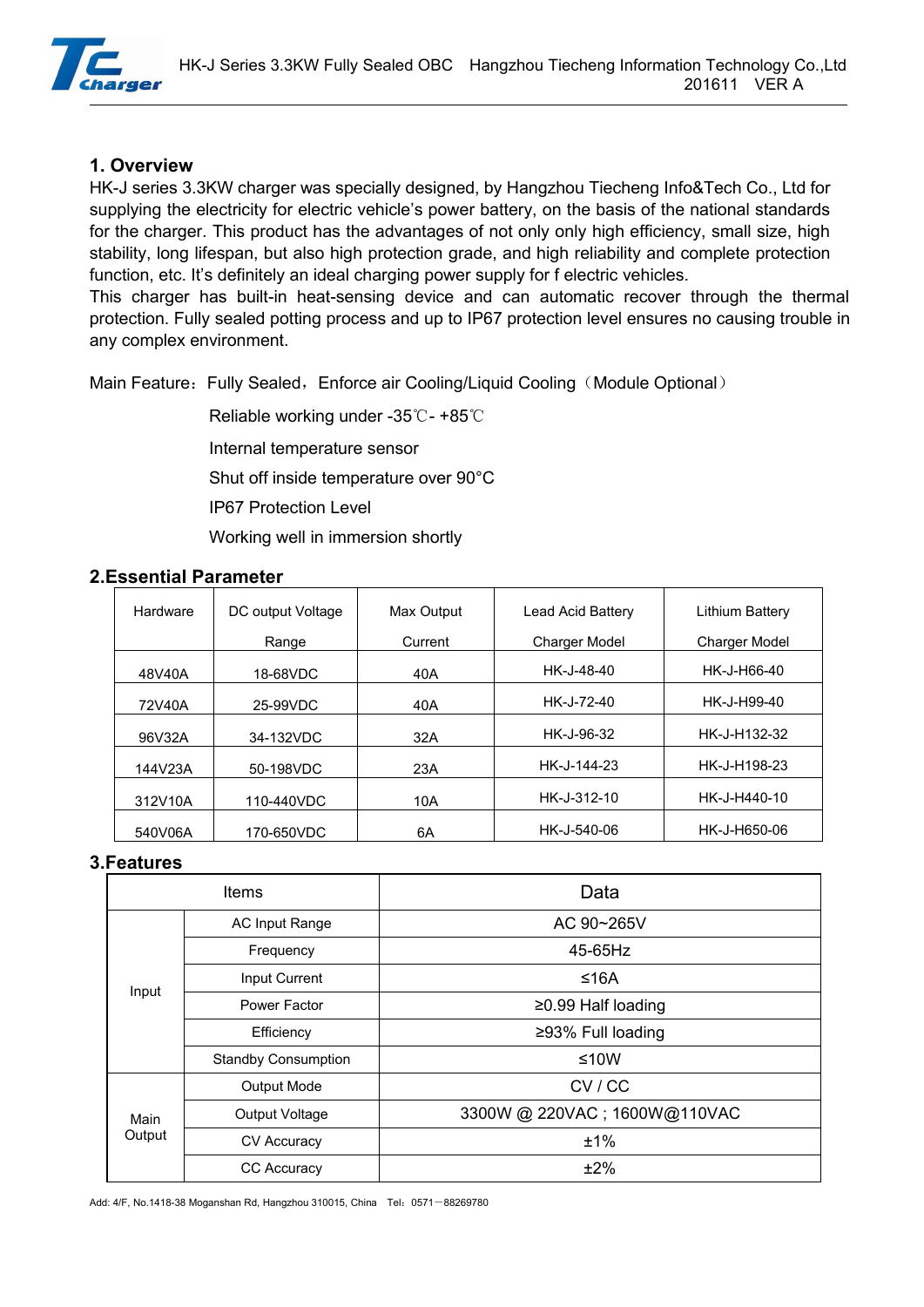

|                   | <b>Ripple Voltage Coefficient</b> | 5%                      |  |
|-------------------|-----------------------------------|-------------------------|--|
|                   | Output Mode                       | <b>CV</b>               |  |
|                   | Output Voltage                    | 13.8V/27.6V             |  |
| Low               | <b>CV Accuracy</b>                | ±1%                     |  |
| Voltage           | <b>Nominal Current</b>            | 5A                      |  |
| Output            | Max Current                       | $5.5A\pm0.5A$           |  |
|                   | CC Accuracy                       | ±2%                     |  |
|                   | <b>Ripple Voltage Coefficient</b> | $1\%$                   |  |
| CAN               | <b>CAN Communication</b>          | Optional                |  |
| Communic<br>ation | <b>Baud Rate</b>                  | 125Kbps、250Kbps、500Kbps |  |
|                   | <b>Terminal Resistance</b>        | <b>NO</b>               |  |

### **4.Protection Feature**

|            | Input Over-voltage Protection                | $AC285\pm5V$                                                      |  |
|------------|----------------------------------------------|-------------------------------------------------------------------|--|
|            | Input Under-voltage Protection               | AC85±5V                                                           |  |
|            | <b>Output Over-voltage Protection</b>        | Stop the output when exceeds $+1\%$ of the maximum output voltage |  |
|            | Output Under-voltage Protection              | Stop the output when below -5% of the minimum output voltage      |  |
|            | <b>Output Over-current Protection</b>        | Stop the output when exceeds $+1\%$ of the maximum output current |  |
| Protection | Over-temperature Protection                  | Power down from 85 $\degree$ C and shut off at 90 $\degree$ C     |  |
|            | <b>Short-circuit Protection</b>              | Stop Output                                                       |  |
|            | <b>Battery Reverse Connect</b><br>Protection | Fuse Burned-out                                                   |  |
|            | <b>Ground Protection</b>                     | ≤100mΩ                                                            |  |
|            | <b>CAN</b> communication Protection          | Automatically stop the output when CAN communication fails        |  |
|            | <b>Power-off Protection</b>                  | <b>YES</b>                                                        |  |
|            |                                              |                                                                   |  |

# **5.Safety and others**

|               | Withstand Voltage            | Input to Output: 2000VAC≤10mA<br>Input to Ground: 2000VAC≤12mA                       |  |  |
|---------------|------------------------------|--------------------------------------------------------------------------------------|--|--|
|               |                              | Output to Ground: 2000VAC≤10mA, all 1min                                             |  |  |
|               | <b>Insulation Resistance</b> | Input, output, signal terminal to casing $\geq 10M\Omega$<br>Testing Voltage 1000VDC |  |  |
|               | Electromagnetic Immunity     | GB/T 18487.3-2001<br>11.3.1                                                          |  |  |
|               | Electromagnetic Abusive      | GB/T 18487.3-2001<br>11.3.2                                                          |  |  |
| Safety&Others | Harmonic Current             | 17625.1-2003<br>6.7.1.1<br>GB.                                                       |  |  |
|               | Inrush Starting Current      | ≤24A                                                                                 |  |  |
|               | Current-rise Time            | ≤5S, Overshoot≤5%                                                                    |  |  |
|               | Close Response time          | From 100% to10%≤50mS, From 100% to 0%≤200mS                                          |  |  |
|               | Anti-Vibration               | $10-25$ Hz Amplitude1.2mm, $25-500$ Hz 30m/s2, 8hrs per direction                    |  |  |
|               | Noise                        | $\leq 60$ dB(Class A)                                                                |  |  |
|               | <b>MTBF</b>                  | 150000H                                                                              |  |  |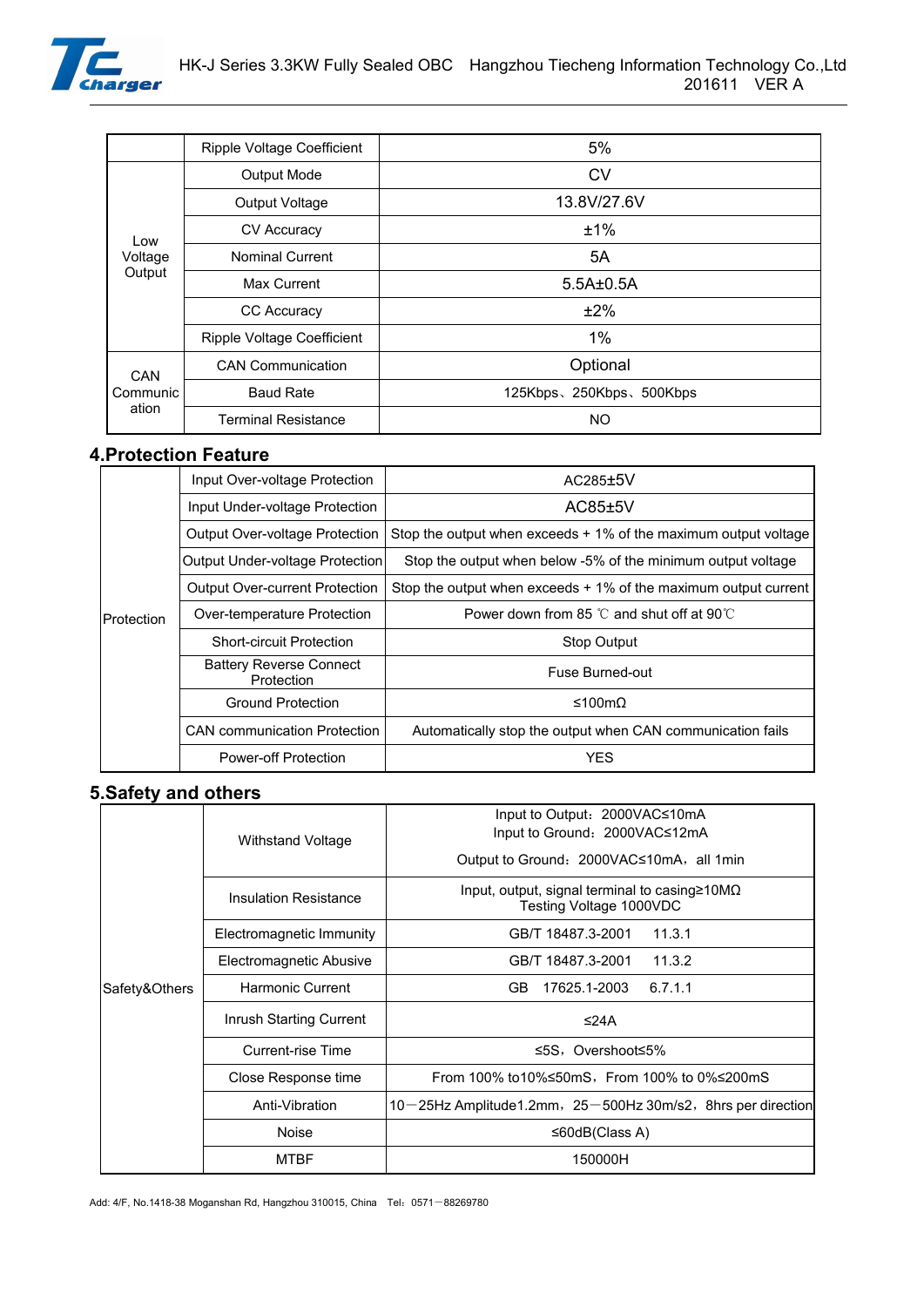

| Work Environment    | Relative Temp 5%-95% No condensation |  |
|---------------------|--------------------------------------|--|
| Working Temperature | -35℃ ~ +85℃                          |  |
| Storage Temperature | -55℃ ~ +100℃                         |  |

# **6.Installation Dimensions and Connector Definition**

# **6.1.1 Installation Dimensions (Enforce Air Cooling)**

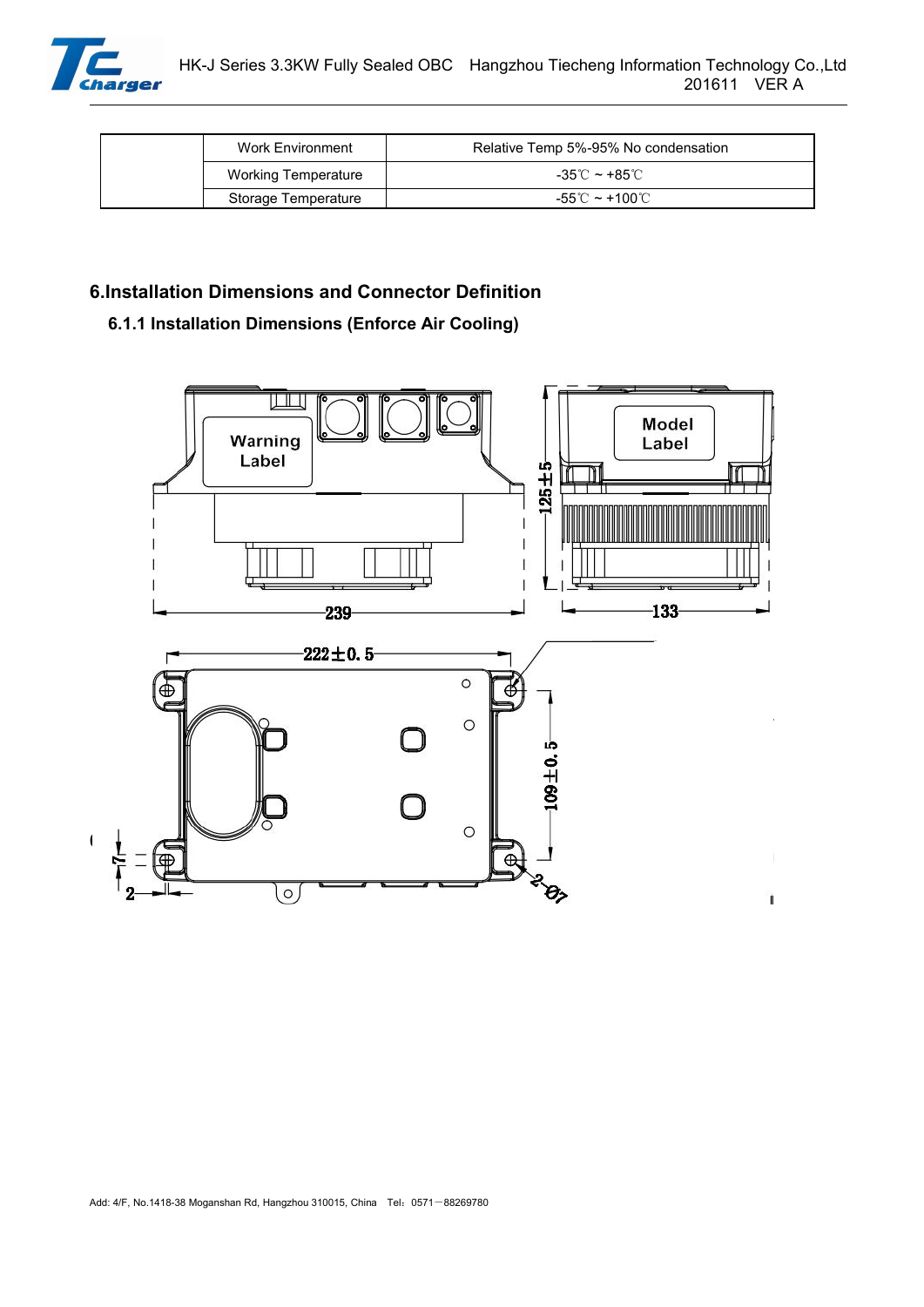

# **6.1.1 Installation Dimensions (Liquid Cooling)**



# **6.2 Interface Definition(for 72v,96v,144v)**

| S.             | Terminal               | Terminal                                                               | Male Connector | <b>Female Connector</b> | Ver.         |
|----------------|------------------------|------------------------------------------------------------------------|----------------|-------------------------|--------------|
| N.             | Name<br>Charger's AC   | <b>Definition</b><br>A-Null line,                                      |                |                         |              |
| 1              | Input                  | B-Fire Line,<br>D-GND                                                  | XXC103-EV-P4ZA | XXC103-EV-S4TA          | <b>XINXI</b> |
| $\overline{2}$ | Charger's DC<br>Output | A.D-Positive<br><b>B.C-Negative</b>                                    | XXC103-EV-P4ZB | XXC103-EV-S4TB          | <b>XINXI</b> |
| 3              | <b>Signal Control</b>  | A-CANL,<br>B-CANH,<br>C-CANGND,<br>$D-12V+$ ,<br>$E-12V-$<br>F-Enable. | XXC103-EV-P6ZC | XXC103-EV-S6TC          | <b>XINXI</b> |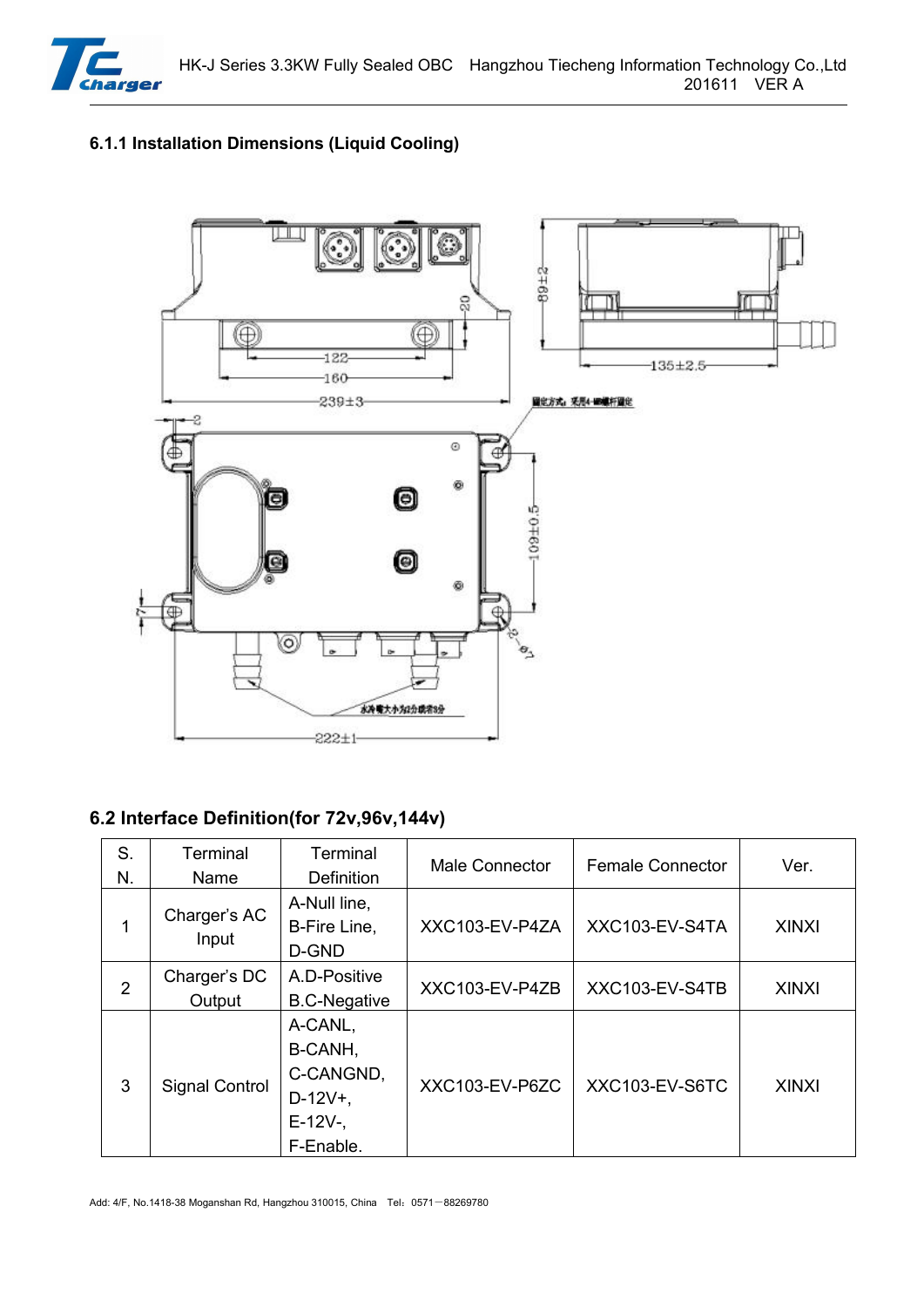

|  | 6.3 Interface Definition (for 312v, 540v) |  |  |
|--|-------------------------------------------|--|--|
|--|-------------------------------------------|--|--|

| S.<br>N.       | Terminal<br>Name       | Terminal<br><b>Definition</b>                                          | Male Connector | <b>Female Connector</b> | Ver.         |
|----------------|------------------------|------------------------------------------------------------------------|----------------|-------------------------|--------------|
| 1              | Charger's AC<br>Input  | A-Null line,<br>B-Fire Line,<br>D-GND                                  | XXC103-EV-P4ZA | XXC103-EV-S4TA          | <b>XINXI</b> |
| $\overline{2}$ | Charger's DC<br>Output | A.-Positive<br><b>B.-Negative</b>                                      | XXC103-EV-P4ZB | XXC103-EV-S4TB          | <b>XINXI</b> |
| 3              | <b>Signal Control</b>  | A-CANL,<br>B-CANH,<br>C-CANGND,<br>$D-12V+$ ,<br>$E-12V-$<br>F-Enable. | XXC103-EV-P6ZC | XXC103-EV-S6TC          | <b>XINXI</b> |

# **6.4 Enable Control**



# **7.LED Status**

#### **1). Initial State**

Red Off Green Off Red Off Green Off Red Off Green Off Red Off Green Off

# **2). Charging State**

Red Off Red Off Red Off Red Off Red Off Red Off Red Off

#### **3). Stand-by State**

Green Off Green Off Green Off Green Off Green Off Green Off Green Off Green Off

#### **4). Fault State**

Red Green Red Green……………Other error status word error

Red Green…………………………Wrong Battery

- Red Green Red……………………Wrong Communication
- Green Red…………………………Wrong Input Voltage
- Green Red Green…………………Internal Temperature Protection
- Green Red Green Red……………Wrong Hardware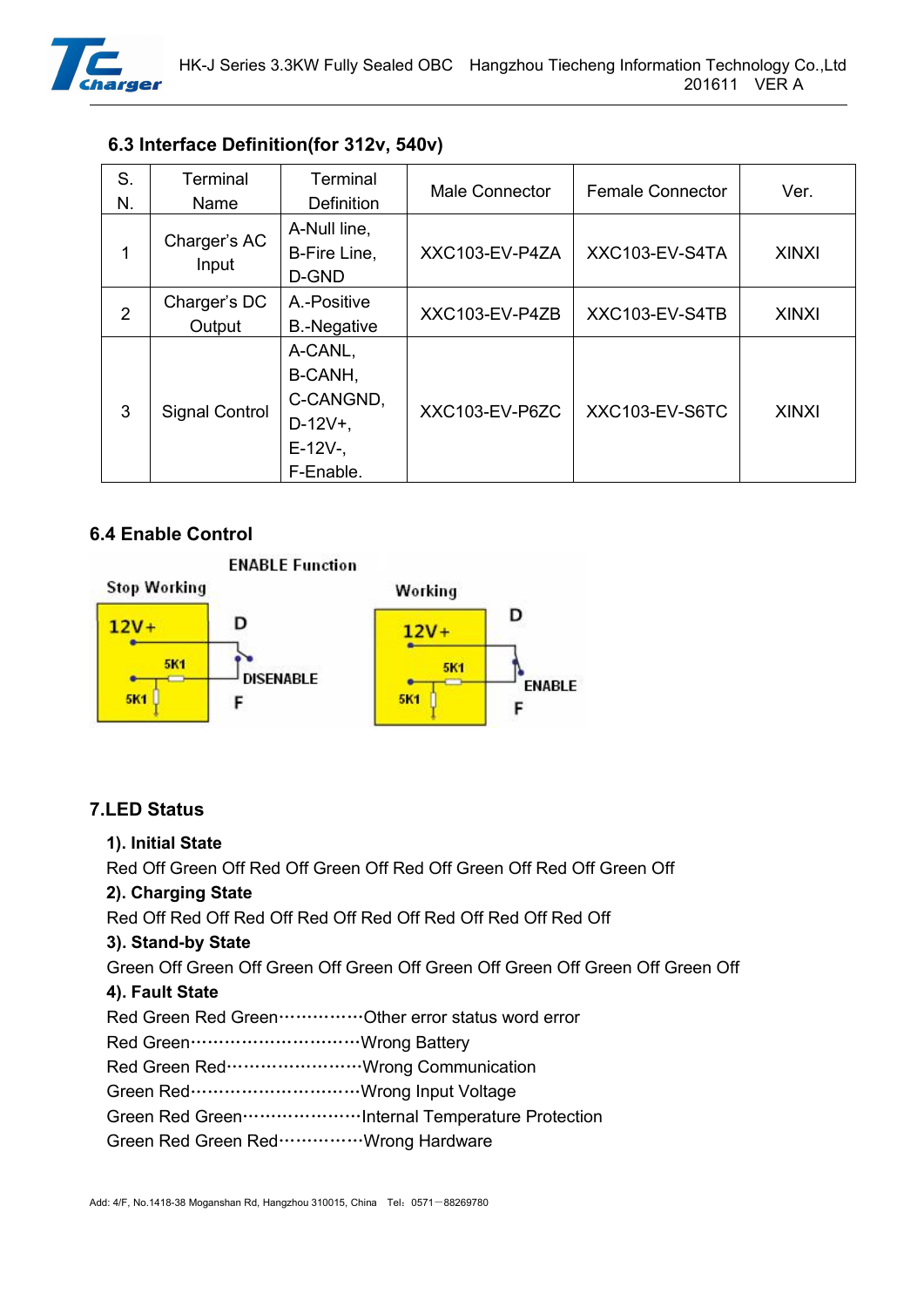

**8.Schematic diagram and the efficiency curve**

# **8.1 Schematic Diagram**







# **9. Appearance Requirements**

- 1). Outer surface should be smooth without obvious defects such as scratch, deformation. Surface
- coating should be uniform.<br>2). The nameplates and signs should be installed firmly with the neat handwriting.
- 3). Spare parts should be fastened reliably without rust, burrs, cracks and other defects and damage.
- 4). Each product should be marked with product identification in obvious place, including part number, product brand, product type, production number, name of production enterprises, the warning message, etc